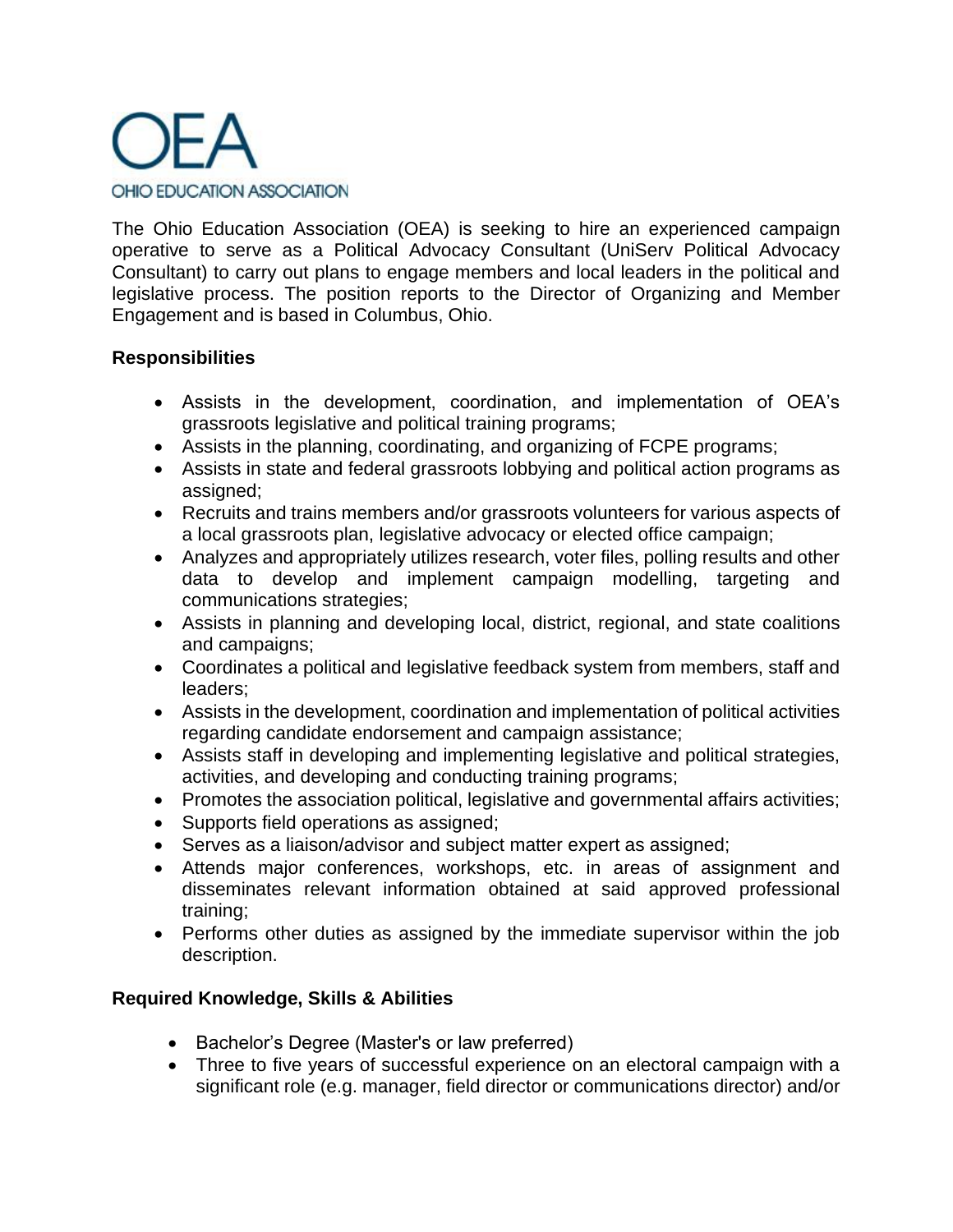three to five years of experience on the staff of a major officeholder such as a Mayor, Governor or other statewide official, or Member of Congress.

- Demonstrated knowledge and experience in the operation of political campaigns through multiple election cycles, including:
	- o Participation in State and/or local legislative advocacy campaigns.
	- o Statewide ballot initiative campaigns.
	- o Campaigns for elected office at the state or local level.
	- o Knowledge of federal legislation and policy-making process.
	- o Demonstrated experience in recruiting, training and managing union members or grassroots volunteers for various aspects of a legislative advocacy or campaign for elected office.
	- o Ability to understand and demonstrate the effective use of political and other demographic data, including but not limited to public opinion data as well as the use of voter files for modeling and targeting.
	- o Ability to analyze and appropriately utilize research and polling results to develop campaign targeting and communications strategies.
	- o Proven abilities to create and execute a successful fund-raising campaign.
	- o Ability to recruit, train and coordinate volunteers and maintain an effective and efficient volunteer database.
	- o Ability to develop and effectively execute a member candidate recruitment program.
- Excellent communications skills, both written and oral, and excellent interpersonal skills.
- Ability to communicate the association's legislative and political programs to members, staff, legislators, elected officials, and other groups (e.g. allied organizations, businesses, or religious groups). Familiarity with and understanding of issues important to the association.
- Understanding of and experience in the development and execution of independent, non-coordinated campaigns in support of or in opposition to candidates for elected office.
- The ability to support candidates for elected office from both major political parties.
- Ability to focus on multiple projects simultaneously and successfully.
- Willingness to work evenings, weekends and extended hours typically associated with campaign work as needed to achieve the goals of the OEA.

#### **Authority and Relationships**

Responsible to the immediate supervisor; recommends policy and procedure changes to and through the immediate supervisor.

# **Benefits Overview and Application Information**

This is a bargaining unit position that offers outstanding benefits to employees and eligible family members, including health, dental and vision insurance; retirement plan and 401(k); paid vacation and sick leave, and paid holidays. OEA provides liberal training and